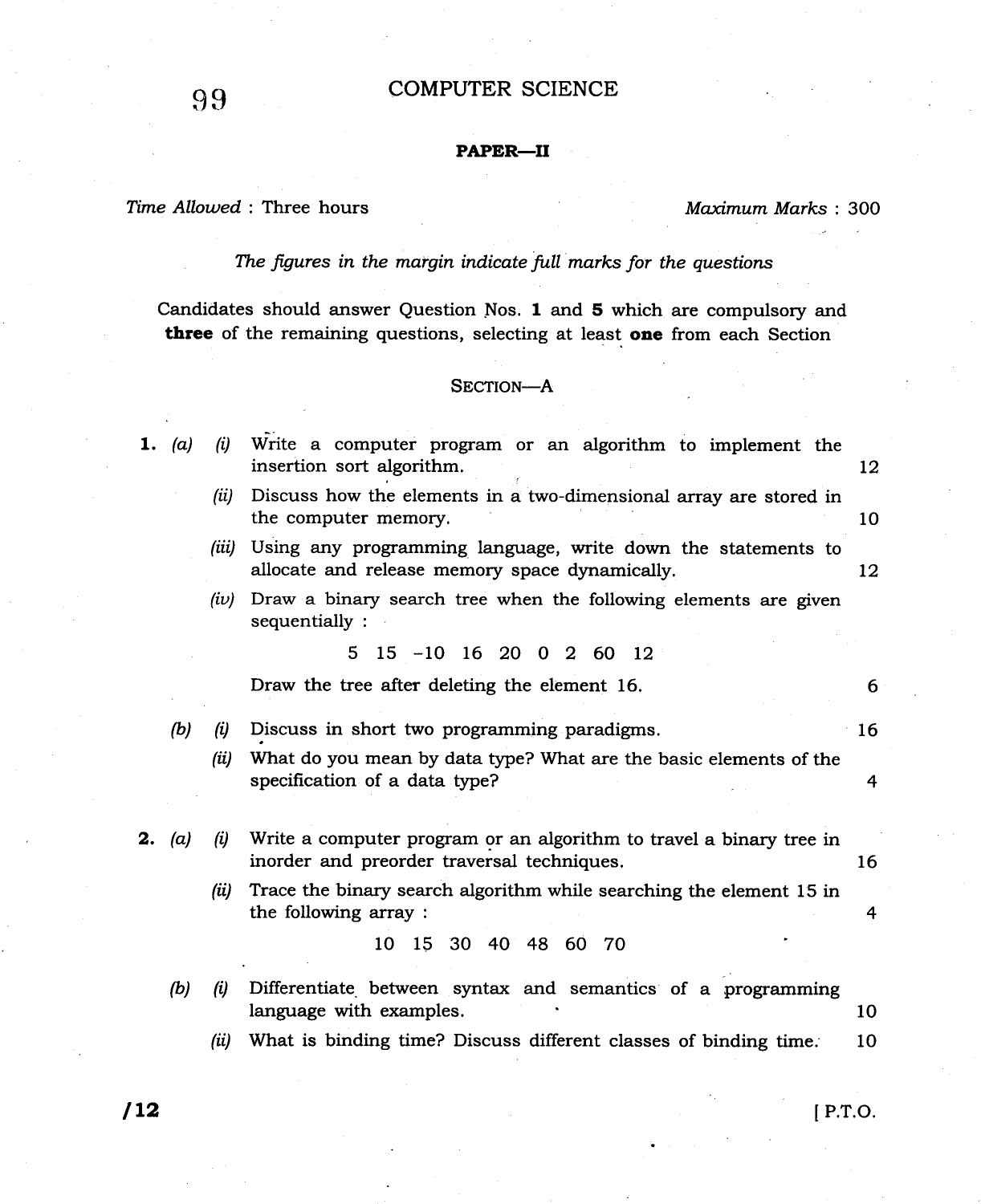| 5. | (a) | $\left( u\right)$                                                                                   | What is entity integrity and referential integrity? Explain each.                                                            | 8               |  |  |
|----|-----|-----------------------------------------------------------------------------------------------------|------------------------------------------------------------------------------------------------------------------------------|-----------------|--|--|
|    |     |                                                                                                     | SECTION-B                                                                                                                    |                 |  |  |
|    |     |                                                                                                     |                                                                                                                              |                 |  |  |
|    |     | (iii)                                                                                               | What is a circular-linked list? Differentiate between a circular-linked<br>list and a doubly-linked list.                    | 5               |  |  |
|    |     | (ii)                                                                                                | Discuss the benefits of connecting computers in a network (any four).                                                        | 8               |  |  |
|    | (c) | (i)                                                                                                 | Define 3NF and BCNF. Give an example of a relation that is in<br>3NF but not in BCNF.                                        | 7               |  |  |
|    |     | (ii)                                                                                                | Give one example each of continuous and non-continuous data<br>structure.                                                    | 2               |  |  |
|    | (b) | (i)                                                                                                 | Discuss briefly the three-file organization techniques.                                                                      | 18              |  |  |
|    |     | (iii)                                                                                               | Name any three guided transmission media. State one application of<br>each.                                                  | 6               |  |  |
|    |     | (ii)                                                                                                | Define simplex, half-duplex and full-duplex transmissions.                                                                   | 8               |  |  |
| 4. | (a) | (i)                                                                                                 | Define spectrum and bandwidth of signal.                                                                                     | 6               |  |  |
|    | (c) | Give the layers of the ISO-OSI reference model and explain in brief the<br>functions of each layer. |                                                                                                                              |                 |  |  |
|    | (b) | What is a join operation in DBMS? Explain various types of join<br>operations with examples.        |                                                                                                                              |                 |  |  |
| З. | (a) | (i)<br>(ii)                                                                                         | Why are type checking and type conversion essential in a<br>programming language? Briefly describe with programming segment. | 8               |  |  |
|    |     |                                                                                                     | Write a brief note on functional programming or logic programming.                                                           | 12              |  |  |
|    |     |                                                                                                     | (iii) What is data independence?                                                                                             | $\overline{2}$  |  |  |
|    |     | (ii)                                                                                                | What is functional dependency? Give one example. What is transitive<br>dependency? Give one example.                         | 8               |  |  |
|    | (c) | (i)                                                                                                 | In the context of relational model, distinguish among a primary key,<br>superKey and a candidate key with suitable examples. | 10 <sup>°</sup> |  |  |
|    |     |                                                                                                     |                                                                                                                              |                 |  |  |

 $(ii)$  Explain how redundant information in a database leads to updation anomalies.

 $\boldsymbol{6}$ 

 $\sqrt{12}$  2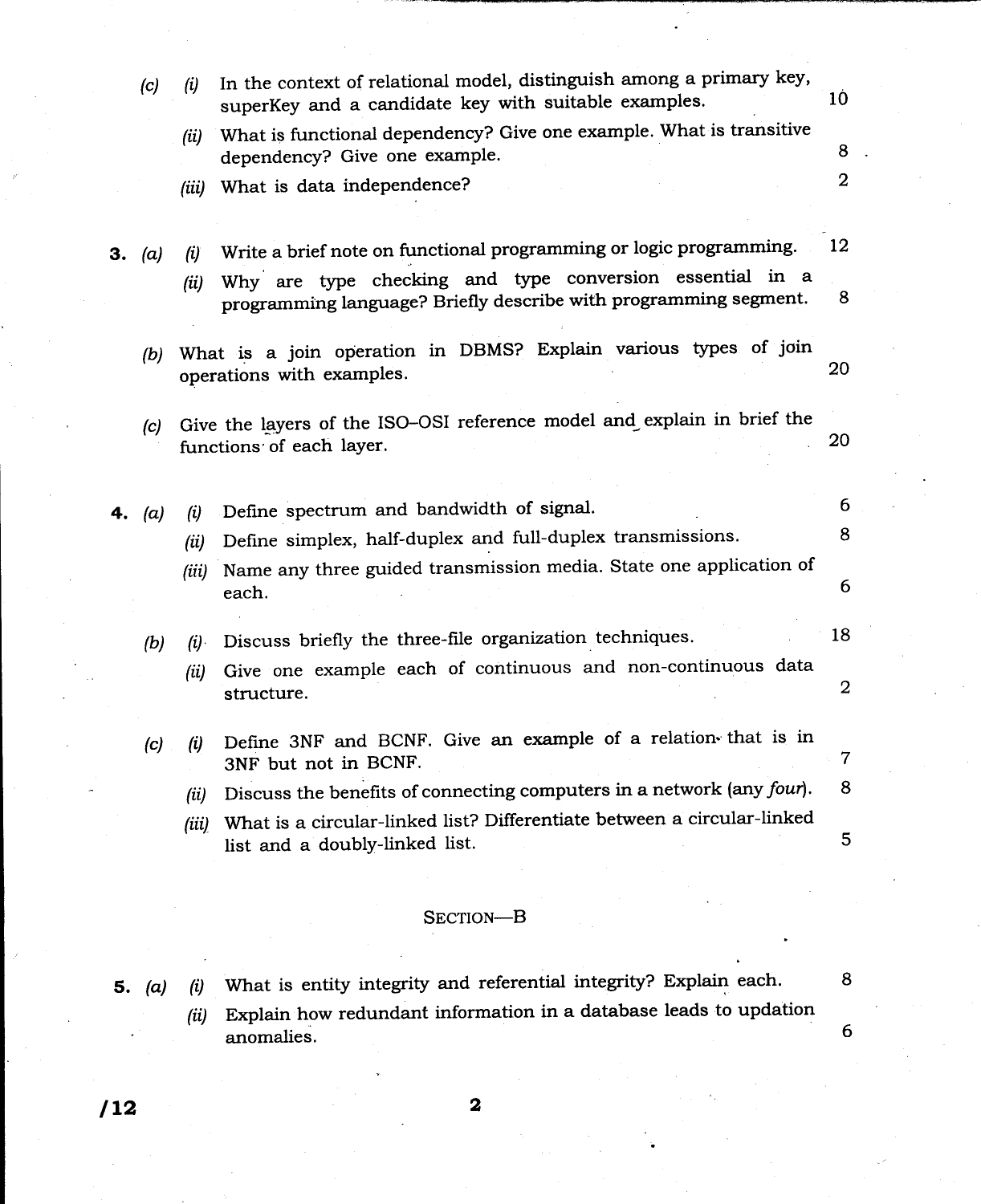(iii) Consider the relation  $R(X, A, B, C, D)$  with X as the primary key. The other functional dependencies are as shown below :

 $B\to C, \quad A\to D$ 

Is  $R$  in BCNF? Given reason. If not, decompose  $R$  into an appropriate collection of BCNF relations. 10  $\langle iv\rangle$  What is a data dictionary? Why is a database system called integrated? 6 Define and compare connection-oriented and connectionless service. <sup>12</sup>  $(b)$ (ii) In the context of computer networks, explain the following terms :  $15$ • Protocol  $\bullet$  Interface between layers . . Service primitive (iii) What is pulse code modulation? 3 6. (a) (i) Write a computer program to merge two sorted arrays. What is the minimum and maximum number of comparisons needed? 12+4=16  $\left( ii\right)$  Write a program to implement binary search on a sorted array. What is the complexity of the algorithm? <sup>4</sup>  $(b)$   $(i)$ Briefly discuss on the concept of inheritance and polymorphism in the context of OOP. 16 (ii) What is static binding? Give one example. 4 Given the relational schema  $R$ {Truck(*T*), Capacity(*C*), Date(Y),  $(c)$   $(i)$ Cargo  $(G)$ , Destination  $(D)$ , Value  $(V)$  with the following functional dependencies :  $T \rightarrow C$ ,  $TY \rightarrow G$ ,  $TY \rightarrow D$  and  $CG \rightarrow V$ Is the decomposition of R into  $R_1(TDC)$  and  $R_2(TGDVY)$  dependency preserving and lossless? Justify. In what normal form are the relations  $R_1$  and  $R_2$ ? If they are not in BCNF, then find a BCNF decomposition of  $R$ . 15 (it) List three major responsibilities of a DBA. 5 **7.** (a) (i) Discuss briefly on dynamic scope and run-time binding.  $4+6=10$ What is  $l$ -value and  $r$ -value of a variable? What is a dangling (it) reference? 2+2+3=7 (iii) How can you specify a logical data type? 3